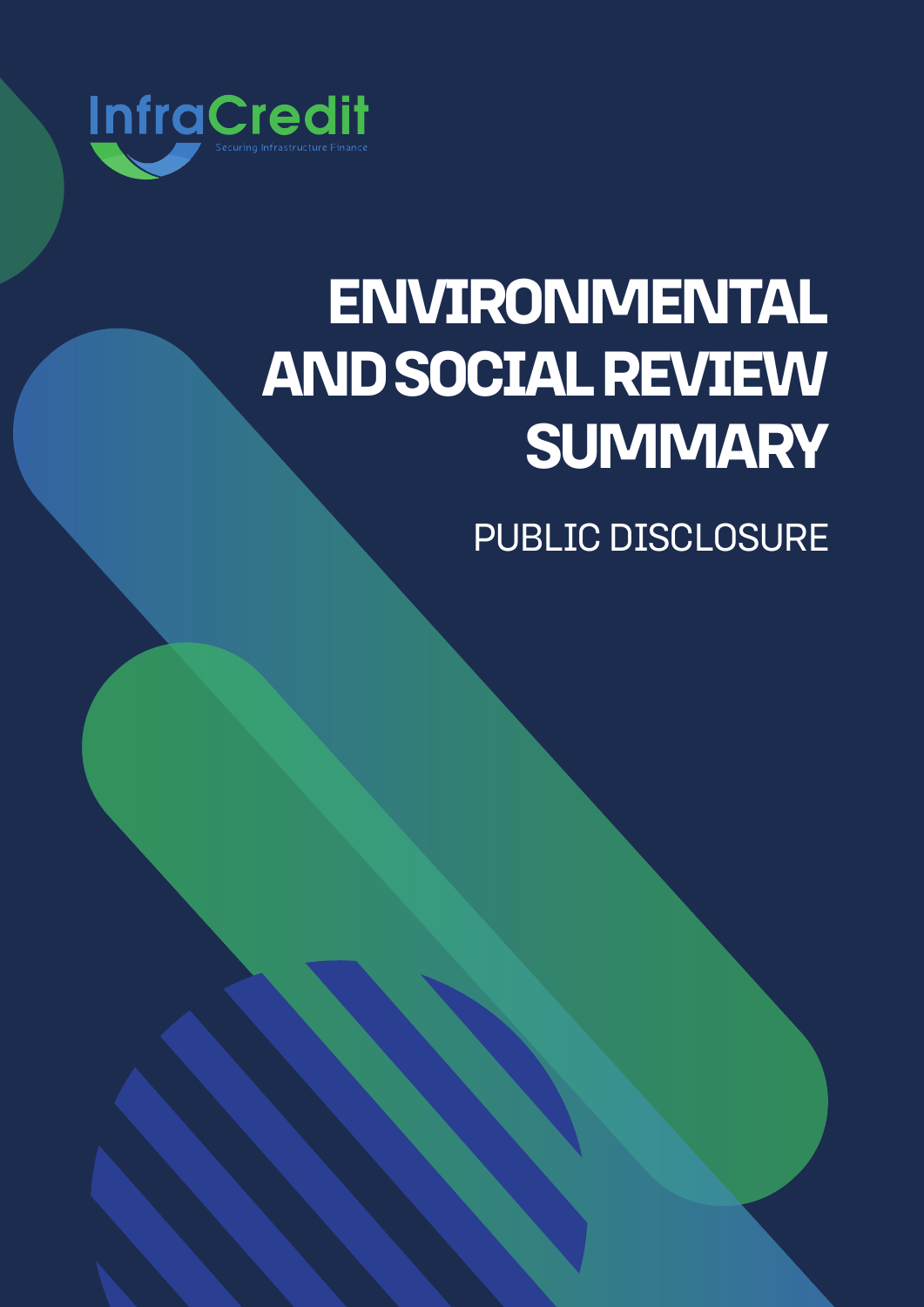## Environmental and Social Review Summary: Lagos Free Zone Company

| Country                                     | Nigeria                                                                                                                                                               |
|---------------------------------------------|-----------------------------------------------------------------------------------------------------------------------------------------------------------------------|
| Sector                                      | Urban Infrastructure, Transportation                                                                                                                                  |
| <b>Project Company</b>                      | Lagos Free Zone Company                                                                                                                                               |
| <b>Transaction type</b>                     | Greenfield Expansion of Existing Operations                                                                                                                           |
| Transaction value/tenor                     | NGN 15 billion/ up to 20 years                                                                                                                                        |
| <b>Project Sponsor</b>                      | Lagos Free Zone Company (LFZC) Limited<br>$\bullet$<br>Eurochem Corporation PTE Limited<br>$\bullet$<br><b>Tolaram Group</b><br>$\bullet$                             |
| <b>Environmental and Social</b><br>Category | Category A                                                                                                                                                            |
| Date ESRS Disclosed                         | 12 February 2021                                                                                                                                                      |
| <b>Status of E&amp;S Review</b>             | Sponsor has conducted an Environmental and Social Impact Assessment (ESIA)<br>InfraCredit has completed an Environmental and Social Due Diligence (ESDD)<br>$\bullet$ |

This Environmental and Social Review Summary (ESRS) is prepared by InfraCredit's Environment and Social Team and disclosed prior to the date on which InfraCredit's Board Committee considers the proposed issuance of a Contract of Guarantee. The objective of this disclosure is to enhance the transparency of InfraCredit's activities. This document should not be construed as presuming the outcome of the decision by InfraCredit's Credit Committee.

Any documentation that is attached to this ESRS has been prepared by the Project Sponsor, and authorization has been given for public release. InfraCredit has reviewed the attached documentation as provided by the applicant and considers it of adequate quality to be released to the public but does not endorse the content.

An Environmental and Social site visit was conducted during due diligence phase of the transaction review process. If there is substantial change to information provided in the ESRS, disclosure time will be restarted in accordance with InfraCredit's Environmental and Social Policy.

## A. Project Description

The Lagos Free Zone Company (LFZC) is a free trade zone development and management company responsible for the Lagos Free Zone (LFZ), registered with the Nigeria Export Processing Zone Authority (NEPZA). LFZC was incorporated in October 2002 and is the first privately-owned free trade zone in Nigeria, with over 830 hectares of land and designated industrial zones in the Ibeju-Lekki area of Lagos.

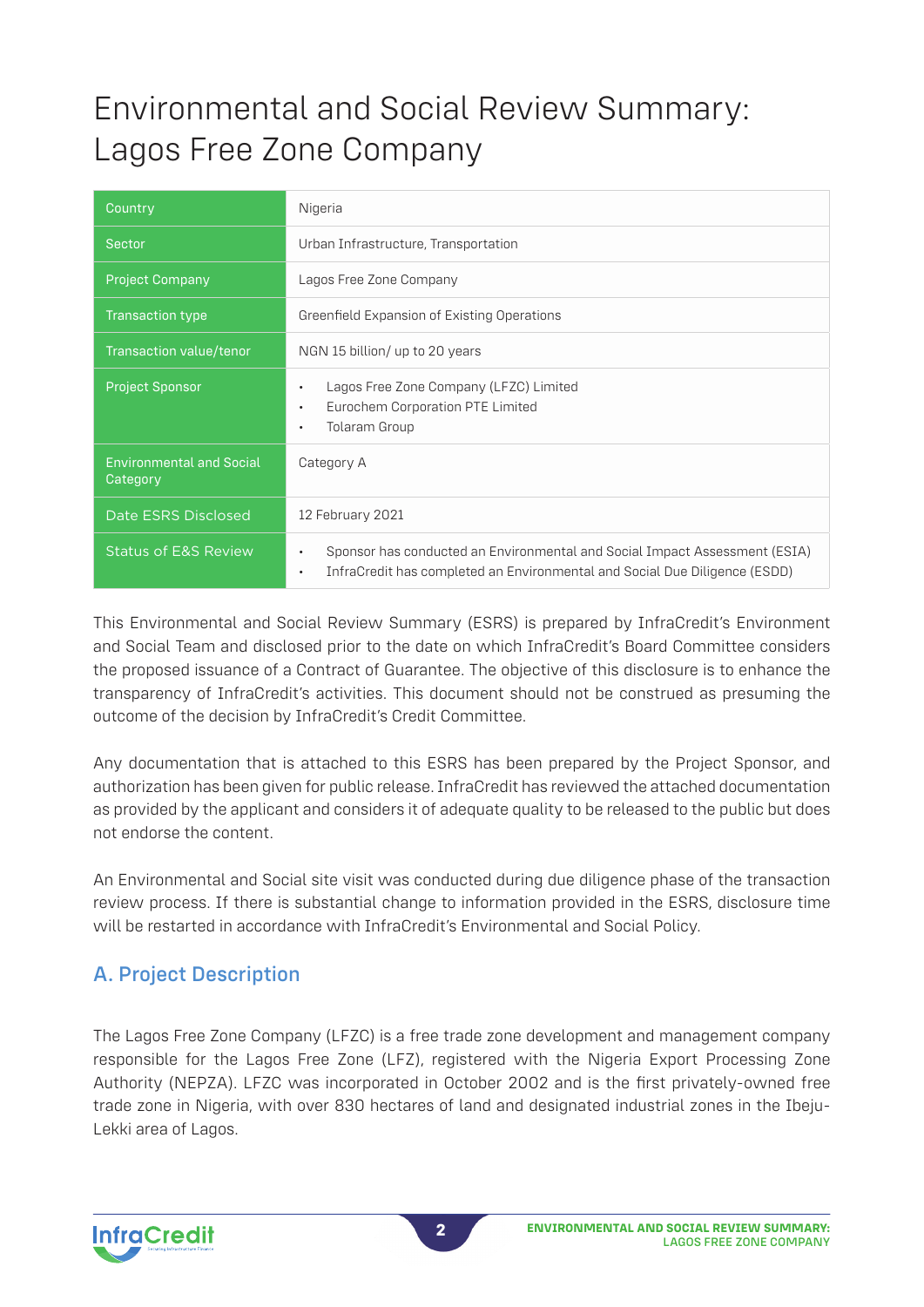LFZC is developing a wide range of state-of the-art facilities and services for the zone which includes roads, piped gas supply network, treated water supply network, street lighting and storm water drainage network. Furthermore, LFZC intends to setup a power plant, desalination plant, solid waste management facilities, effluent treatment plants, sewage treatment plants, warehouses, standard industrial facilities (SIFs), housing units, truck park(s), medical centre, fire station, and a central police command as part of its measures to attract new investors/operators.

Also, LFZC intends to invest in information-technology enabled solutions as part of efforts towards establishing Nigeria's first smart industrial/logistics hub in Africa.

The development of the LFZC comes on the back of the development of Lekki Port which upon completion, will be the deepest seaport in Nigeria. The financial closure of Lekki Port has been successfully concluded and full-scale construction is currently ongoing. Thus far, the Sponsor (Tolaram) has invested over NGN200 billion in the project, (funded through 90 percent equity and 10 percent debt) towards the acquisition of land, investment in the Lekki Port, construction of basic infrastructure and acquisition of all the necessary operational permits and licenses.

LFZC seeks to raise up to NGN50 billion in tranches of NGN10 to NGN15 billion of up to 20 years tenor from the debt capital markets as a first series to refinance construction finance loans deployed towards the development of the infrastructure facilities including roads, pipelines networks, water treatment facilities, streetlights, and warehouses as part of the Lagos Free Zone project.

## B. Environmental and Social Categorisation

Under InfraCredit's internal environmental and social review process, projects are categorized in terms of the International Finance Corporation (IFC) Sustainability Framework Policy (2012), as either Category A, B, or C according to the following criteria<sup>1:</sup>

- Category A: Projects expected to have significant adverse environmental or social risks and/or impacts that are diverse, irreversible, or unprecedented.
- Category B: Projects expected to have limited adverse environmental or social risks and/ or impacts that are few in number, generally site-specific, largely reversible, and readily addressed through mitigation measures.
- **Category C:** Projects expected to have minimal or no adverse environmental or social risks and/or impacts.

This categorization framework is used for the LFZC Project in this Assessment. The LFZC Project involves the construction and operation of a Free Trade Zone (FTZ), covering over 830 hectares of land. The key significant environmental and social issues associated with the Project include resettlement and livelihood restoration for project affected persons (PAPs), terrestrial and aquatic habitat alteration and biodiversity, hazardous materials and oil management, occupational health and safety, waste generation and management, air emissions, noise and vibration (including underwater), community health and safety including road traffic issues.

<sup>1</sup> This categorisation is consistent with framework of the African Development Bank (AfDB) Operational Safeguards (Category 1 (High Risk), Category 2 (Medium) and Category 3 (Low))

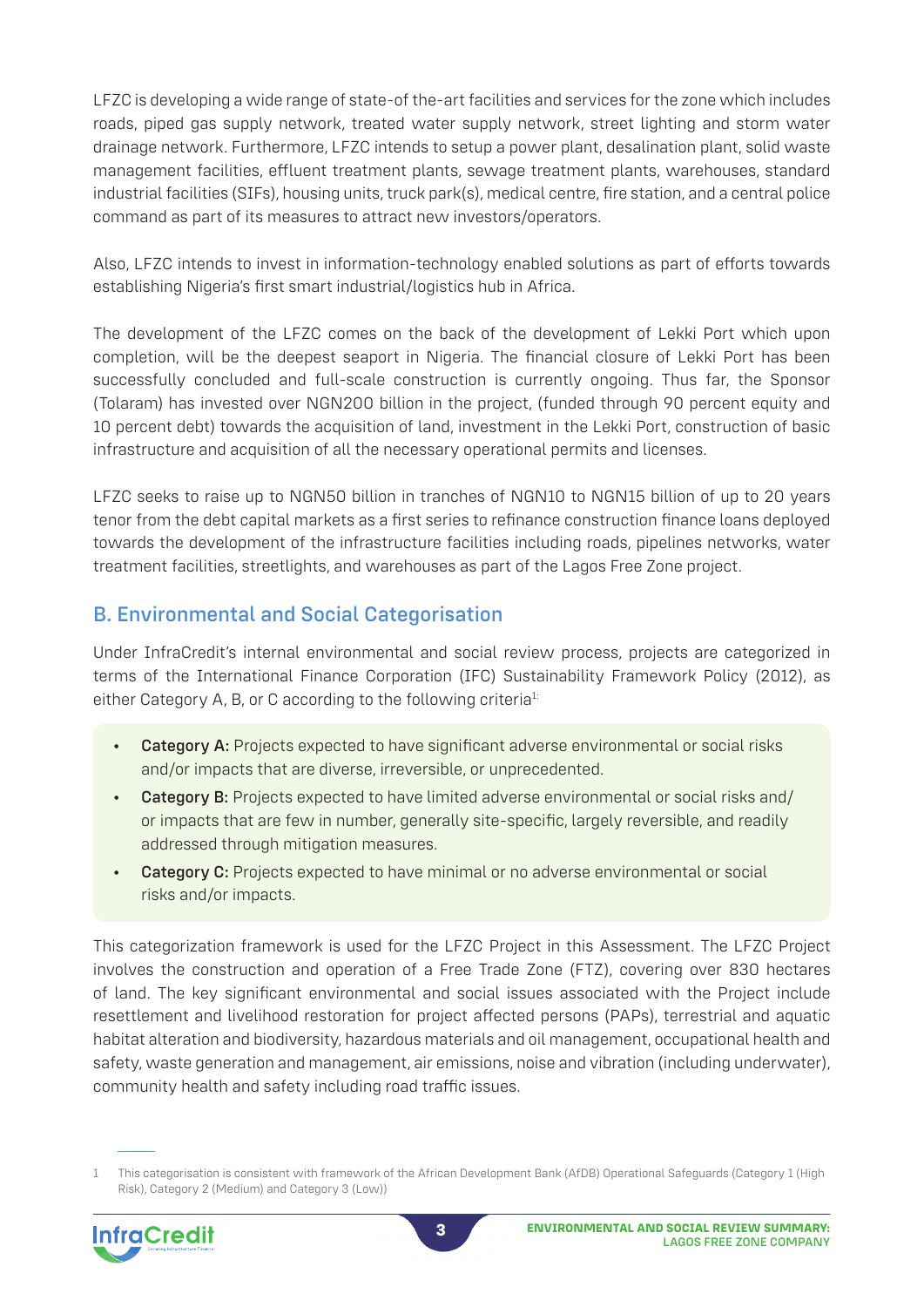Given the characteristics above, the Project involves activities with potential for significant adverse environmental and social (E&S) risks and/or impacts. These risks are diverse, some are irreversible (e.g., risk of fatalities) and unprecedented. Activities are not unprecedented on a global basis but are locally, for instance, coastline erosion. Therefore, the Lagos Free Zone Project is classified a Category A as defined by IFC Policy on Environmental and Social Sustainability. This categorisation is consistent with projects of similar scope and scale.

The development impacts of the Project include:

- Unlocking capital and enabling the Sponsor's further re-investment into the local economy through the development of the Lekki Port Dry Bulk Terminal
- Creation of over 2,000 jobs and an estimated 30,000 direct and indirect jobs in 10 years. In addition to this, additional employment will be generated by Lekki Port.
- Provision of social infrastructure services (housing, roads, water supply) for investors, employees and local residents, as well as the wider community in Ibeju Lekki
- Improved access to Nigeria's economy through an integrated hub with active road, rail and sea links.

Information on how these E&S issues are, or will be, addressed by LFZC to comply with InfraCredit's Environmental and Social Policy<sup>2</sup> and Applicable Standards and Guidelines is presented in the sections below.

## C. Applicable Standards

The assessment was conducted in line with the following international standards and applicable Nigerian environmental and social regulations in force at the time of study:

- InfraCredit's internal environmental and social policies and procedures;
- IFC Performance Standards on environmental and social sustainability (2012) and related policies;
- African Development Bank Integrated Safeguards System
- Equator Principles IV (2020); and
- World Bank Group environmental, health and safety (EHS) guidelines:
	- General EHS guideline (2007)
	- EHS guideline for ports, harbours and terminals (2017).

<sup>2</sup> InfraCredit E&S Policy is developed based on the requirements of national legislation and international standards such as the IFC Performance Standards and the AfDB Operational Safeguards.

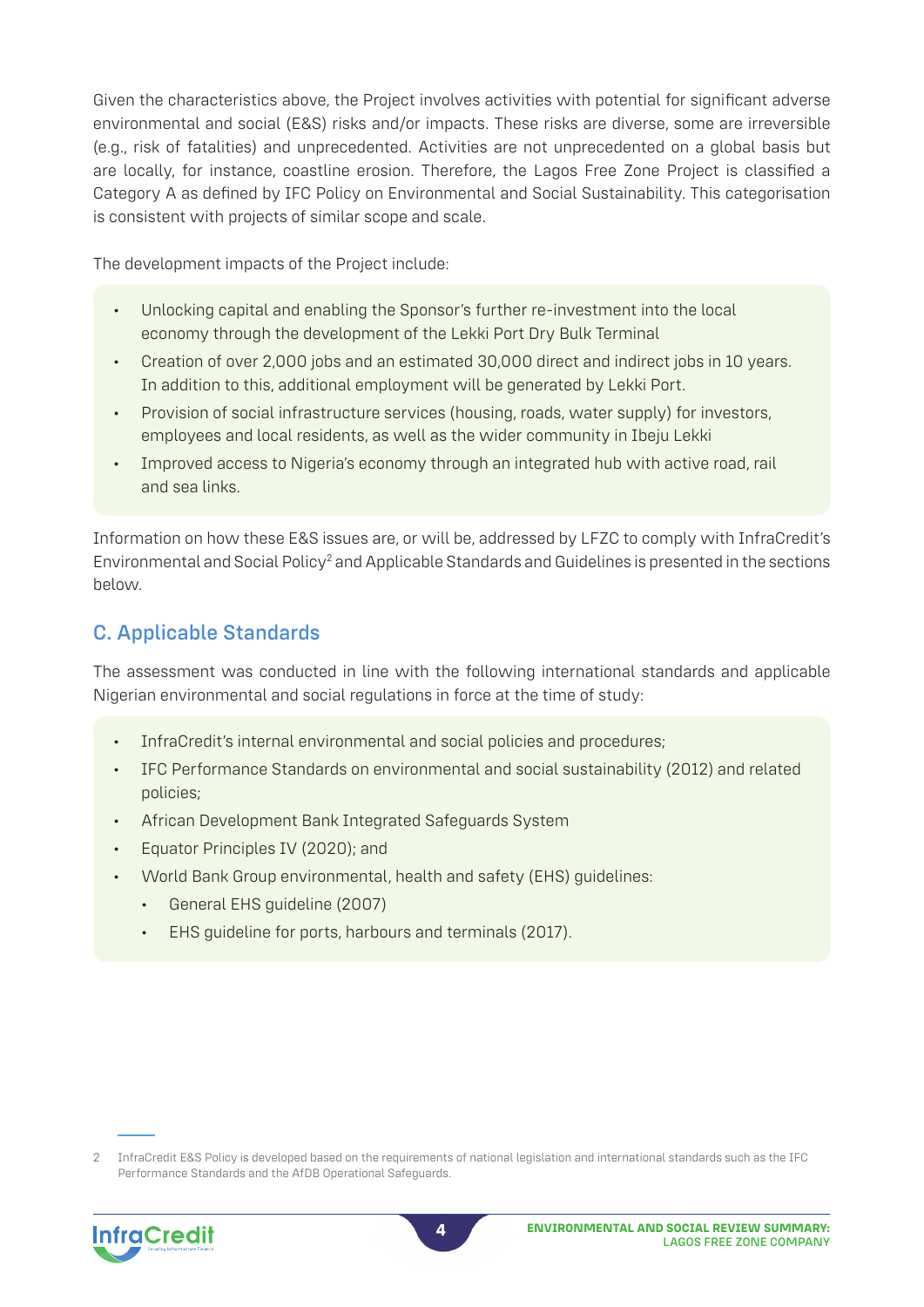Based on information available during the assessment of the Project, the following Performance Standards (PS) are applicable and identified impacts will address based on their requirements:

- PS1: Assessment and Management of Environmental and Social Risks and Impacts
- PS2: Labour and Working Conditions
- PS3: Resource Efficiency and Pollution Prevention
- PS4: Community Health, Safety and Security
- PS5: Land Acquisition and Involuntary Resettlement
- PS6: Biodiversity Conservation and Sustainable Management of Living Natural Resource

E&S issues associated with these PSs were not encountered during the assessment of the Project:

- PS7: Indigenous Peoples is not expected to be triggered as the project does not adversely affect any Indigenous Communities, as defined by PS7.
- PS8: Cultural Heritage is not triggered as consultation with local regulatory organizations and the review of available records undertaken as part of the Environmental Impact Assessment (EIA) process did not identify any known sites of archaeological or cultural heritage value within the Project site boundaries. However, a "Chance Finds" procedure will be developed for the construction phase of the project, consistent with PS8.

## D. D. Key Documents and Scope of InfraCredit's Review<sup>3</sup>

The following documents were reviewed by InfraCredit:

| S/N            | <b>Document Title</b>                                                                                                                                                                                                                                                                                                                                       |
|----------------|-------------------------------------------------------------------------------------------------------------------------------------------------------------------------------------------------------------------------------------------------------------------------------------------------------------------------------------------------------------|
| 1              | Lagos Free Zone Company Directors                                                                                                                                                                                                                                                                                                                           |
| 2              | Lagos Free Zone Operating License                                                                                                                                                                                                                                                                                                                           |
| 3              | Lagos Free Zone Company Corporate structure                                                                                                                                                                                                                                                                                                                 |
| $\overline{4}$ | Lagos Free Zone Company Shareholding 2020                                                                                                                                                                                                                                                                                                                   |
| 5              | Tolaram Group Inc. 2018 Financial Report                                                                                                                                                                                                                                                                                                                    |
| 6              | Directors' and Management Profile                                                                                                                                                                                                                                                                                                                           |
| $\overline{7}$ | Lagos Free Zone Company Memorandum of Association                                                                                                                                                                                                                                                                                                           |
| 8              | Drainage Agreement between Lagos Free Zone and Rima Civil & Infrastructural Engineering<br>Nigeria LTD. 2020                                                                                                                                                                                                                                                |
| 9              | Lagos Free Zone Annual reports and Financial Statement 2015 - 2019                                                                                                                                                                                                                                                                                          |
| 10             | Leases and Other Agreement<br>Deed of Sublease between Lagos Free Zone and KT LFTZ Enterprise<br>$\bullet$<br>Medical Retainership between Lagos Free Zone and Lekki Port LFTZ Enterprise Limited, 2020<br>$\bullet$<br>Warehouse Lease Agreement between Free Zone Utilities LFTZ Enterprise and Arla Dairy Products LFTZ<br>$\bullet$<br>Enterprise, 2020 |

<sup>3</sup> InfraCredit engaged an external E&S Consultant for the due diligence.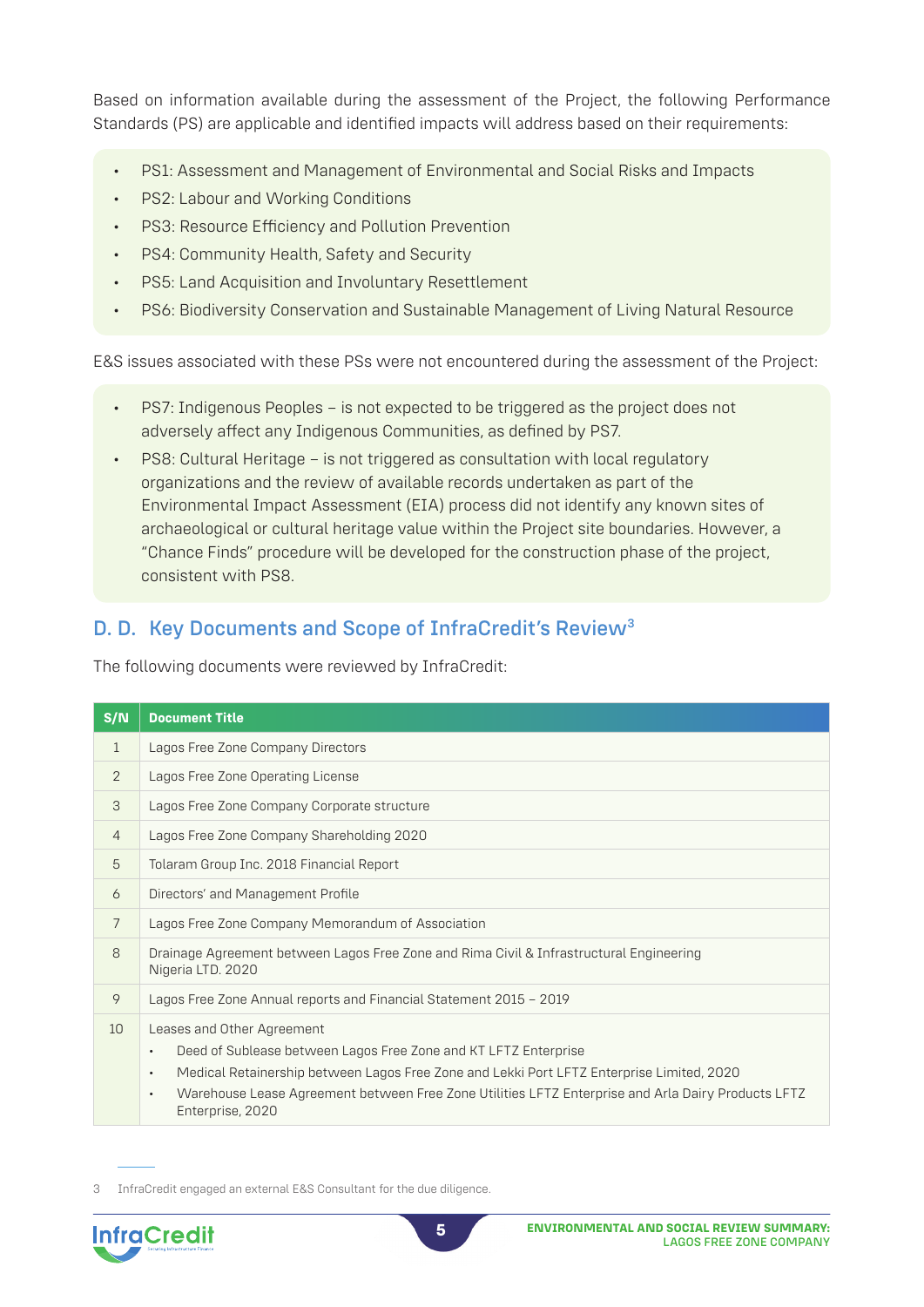| S/N | <b>Document Title</b>                                                                                                                                                                                                                                                                                                                                                                                                                                                                                                                                                                                                                                                                                |
|-----|------------------------------------------------------------------------------------------------------------------------------------------------------------------------------------------------------------------------------------------------------------------------------------------------------------------------------------------------------------------------------------------------------------------------------------------------------------------------------------------------------------------------------------------------------------------------------------------------------------------------------------------------------------------------------------------------------|
| 11  | <b>Borrowing Details</b>                                                                                                                                                                                                                                                                                                                                                                                                                                                                                                                                                                                                                                                                             |
| 12  | Feasibility Report                                                                                                                                                                                                                                                                                                                                                                                                                                                                                                                                                                                                                                                                                   |
| 13  | Integrated Petrochemicals Industrial Complex Final EIA Report, 2004                                                                                                                                                                                                                                                                                                                                                                                                                                                                                                                                                                                                                                  |
| 14  | Draft Lagos Free Zone EIA Report, 2015                                                                                                                                                                                                                                                                                                                                                                                                                                                                                                                                                                                                                                                               |
| 15  | Final Lagos Free Zone EIA Report, 2019                                                                                                                                                                                                                                                                                                                                                                                                                                                                                                                                                                                                                                                               |
| 16  | Project Overview                                                                                                                                                                                                                                                                                                                                                                                                                                                                                                                                                                                                                                                                                     |
| 17  | Stakeholders Engagement Procedure                                                                                                                                                                                                                                                                                                                                                                                                                                                                                                                                                                                                                                                                    |
| 18  | Lagos Free Zone EIA Approval letter (2019)                                                                                                                                                                                                                                                                                                                                                                                                                                                                                                                                                                                                                                                           |
| 19  | Lagos Free Zone Standard Operating Procedures, 2020                                                                                                                                                                                                                                                                                                                                                                                                                                                                                                                                                                                                                                                  |
| 20  | Draft Standard Operating Procedure, 2018                                                                                                                                                                                                                                                                                                                                                                                                                                                                                                                                                                                                                                                             |
| 21  | Lagos Free Zone Health, Safety, and Environment Manual                                                                                                                                                                                                                                                                                                                                                                                                                                                                                                                                                                                                                                               |
| 22  | Emergency Response Plan                                                                                                                                                                                                                                                                                                                                                                                                                                                                                                                                                                                                                                                                              |
| 23  | Permit to lay Pipelines issued by Ministry of Transportation, 2020                                                                                                                                                                                                                                                                                                                                                                                                                                                                                                                                                                                                                                   |
| 24  | Employee Handbook                                                                                                                                                                                                                                                                                                                                                                                                                                                                                                                                                                                                                                                                                    |
| 25  | <b>Land Documents</b><br>Addendum to Certificate of Occupancy, 5.122H, 2012<br>$\bullet$<br>Addendum to Certificate of Occupancy, 79.933 + 120.361H, 2012<br>$\bullet$<br>Certificate of Registration of 9.82H issued by Lagos State Government, 2011<br>$\bullet$<br>Certificate of Occupancy of 9.82H issued by Lagos State Government, 2002<br>$\bullet$<br>Certificate of Occupancy of 5.122H issued by Lagos State Government, 2004<br>$\bullet$<br>Certificate of Occupancy of 590H issued by Lagos State Government, 2015<br>$\bullet$<br>Certificate of Occupancy of 70.933 + 120.361H issued by Lagos State Government, 2002<br>$\bullet$<br>Governor's consent to 9.82H, 2010<br>$\bullet$ |
| 26  | Lagos Free Zone Financial Model                                                                                                                                                                                                                                                                                                                                                                                                                                                                                                                                                                                                                                                                      |
| 27  | LFZ Draft Demand Assessment and Positioning Report, 2018                                                                                                                                                                                                                                                                                                                                                                                                                                                                                                                                                                                                                                             |
| 28  | Application for Change in Company Statutory Information - Change of Name                                                                                                                                                                                                                                                                                                                                                                                                                                                                                                                                                                                                                             |

Formal documentation was supplemented by various email exchanges and conference calls with the Project Sponsor (including E&S Personnel). An Environmental and Social Action Plan (ESAP, to be attached to this ESRS) has been developed to address gaps between the current project documentation/performance and the requirements of the PSs.

## E. Key Issues and Mitigation

#### **PS1: Assessment and Management of Environmental and Social Risks and Impacts**

Environmental and Social Assessment: The following EIA studies have been conducted for the Project:

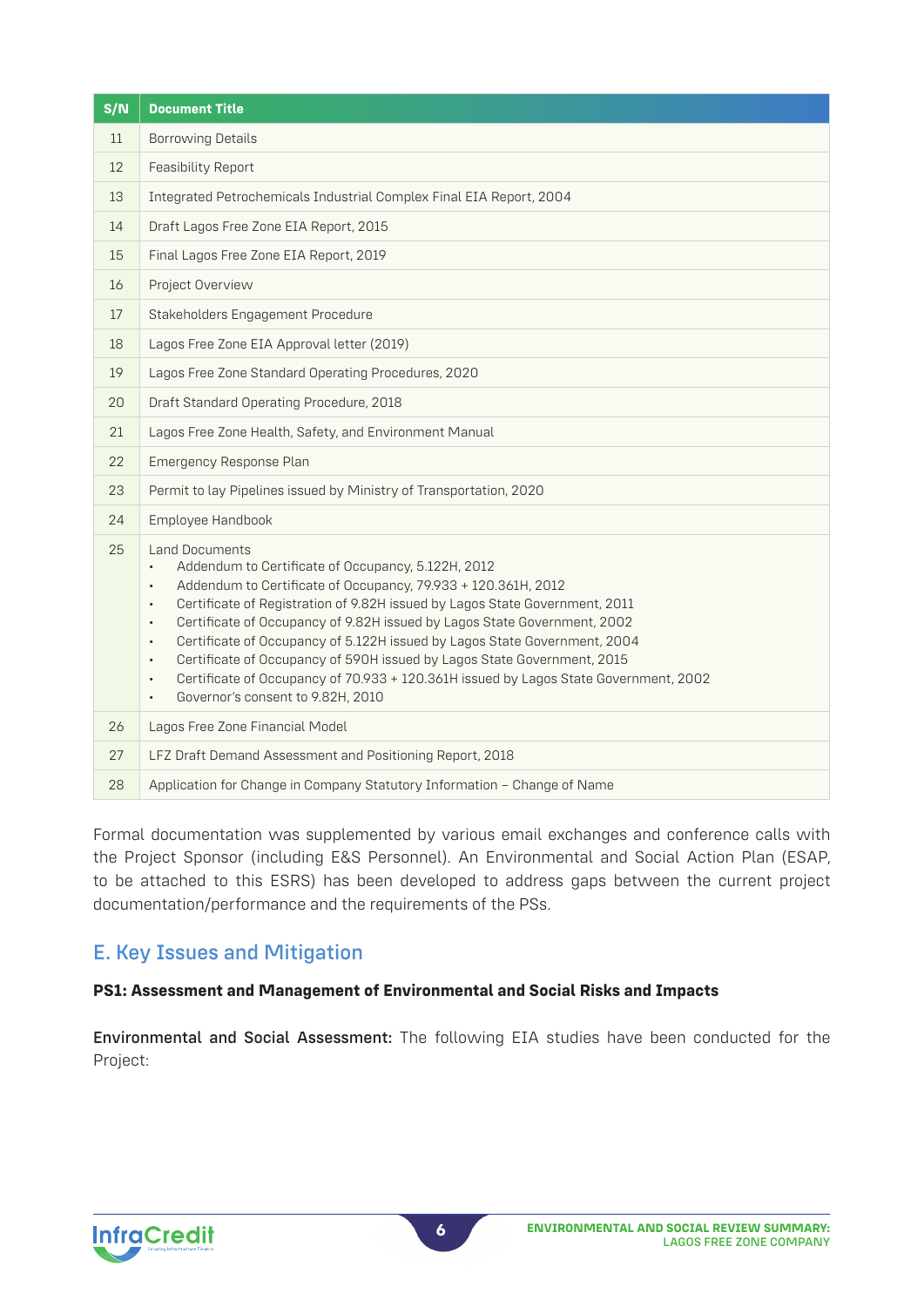- EIA for the Integrated Petrochemicals Industrial Complex by Lekki EPZ Limited, August 2004
- EIA of Lagos Free Zone (Additional Development) May 2019
- EIA Addendum of Lagos Free Zone (yet to be approved.)

Applicable Environmental Impact Assessment Reports (EIAs) has been prepared for the Project. The EIA describes the project activities, provides physical and environmental baseline information and socio-economic baseline information, identifies and assesses environmental and social risks

and impacts during preparation, construction and operations phases, and proposes measures to mitigate adverse environmental and social risks and impacts.

As part of the Project's EIA, the potential impacts of workers (including third-party workers) within the area of influence were assessed across the various phases of the Project. Management and mitigation measures have also been developed as part of the environmental management plan (EMP), including audit and reporting requirements.

The Project is in the process of preparing a Resettlement Action Plan (RAP) for an affected community (Alasia community) located within LFZ boundary. The RAP will include a socio- economic baseline, a description of the legal framework and institutional arrangements, the consultation process, an entitlement matrix and plan for monitoring and evaluation or the implementation. Further details are explained under PS5 section below.

Management Program and Monitoring: The Project is in the process of developing an integrated environmental and social management system (ESMS). This process is expected to be completed by the end of 2021. As gathered during interviews with top management representatives of LFZC, the ESMS will be based on the requirements of the IFC Performance Standards, ISO 14001:2015 and ISO 45001:2018.

LFZC, being the developer of the Free Zone, plays a supervisory role in ensuring that the overall Project performance, including E&S performance is sustained. There are already a few operational facilities (LFZC Enterprises) within the Zone and several other Enterprises will establish their businesses within the Zone as the Project progresses. The EIA includes an Environmental Management Plan, outlining strategies for management and monitoring during the construction and operation phases. The EMP includes a description of the legislative requirements and outlines separate monitoring programmes for the construction and operations stages.

Organisational Capacity and Competency: LFZC has a well-established sustainability department. Implementation of the ESMS will be led by the Head of Sustainability department with support from other team members. The various Enterprises within the Zone also have internal resources that are responsible for E&S performance related to their operations.

Interview with top management representatives, including the Head of Sustainability indicates that the personnel with direct responsibility for the Project's E&S (including OHS) performance have

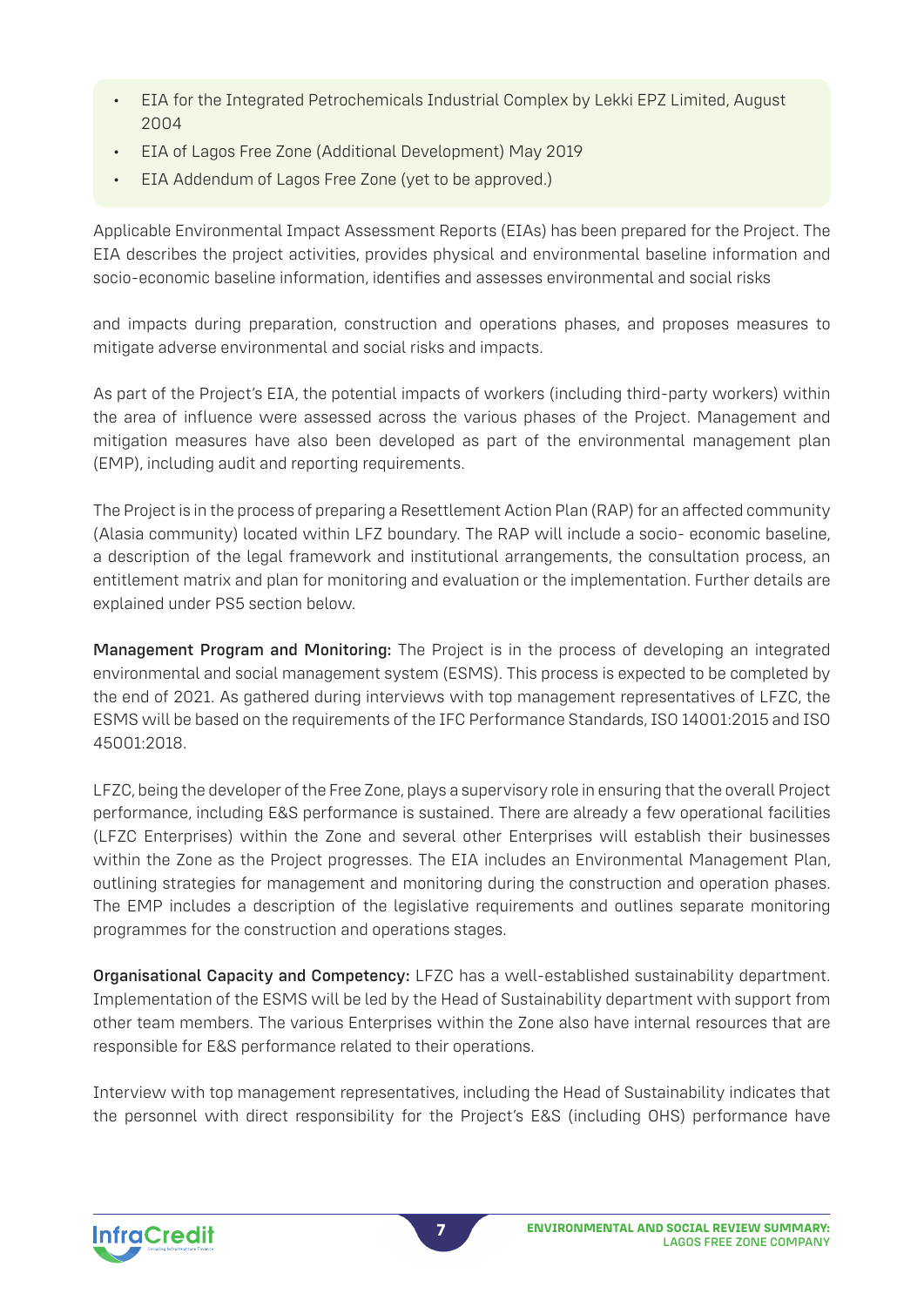the required knowledge, skills and experience necessary to perform their work. The sustainability team has good knowledge of the working requirements of IFC Performance Standards and AfDB Operational Safeguards.

LFZC engages the services of external experts to ensure adequacy in the process of identification of risks and impacts. Some of the external experts engaged by LFZC in this regard include:

- Global Environmental Technology Limited engaged by LFZC to conduct EIA studies.
- TREVI Foundation Nigeria Limited engaged by LFZC to conduct Geotechnical Investigations for the Project.
- Pigeon Innovative Solutions LLP engaged by LFZC to conduct Topography Study for the Project.
- Surbana Jurong engaged by LFZC to develop conceptual masterplan and infrastructure planning
- Aludra Consulting Pte Ltd engaged by LFZC to review technical aspects of project.

Monitoring and Review: LFZC has periodic monitoring and review system in place.

The ESAP contains recommendations for achieving the action item, which is associated with the development of the ESMS.

Emergency Preparedness and Response: LFZC has a documented Emergency Response Plan (ERP). The key aspects covered in the plan:

- Evacuation instructions
- Evacuation plan
- Return to work
- Reporting and investigation of incidents
- Hazards control
- Roles and responsibilities

Emergency response activities is overseen by the Head of sustainability department. Specifically, for fire emergencies, LFZC has established a firefighting station within the zone that is equipped with personnel (27 in total) and equipment including two (2) fire trucks to facilitate quick response to emergency situations.

Individual facilities within the zone are also equipped with emergency response equipment such as fire hydrant systems and extinguishers.

Stakeholder Engagement: In addition to consultation with project affected communities (PACs) during

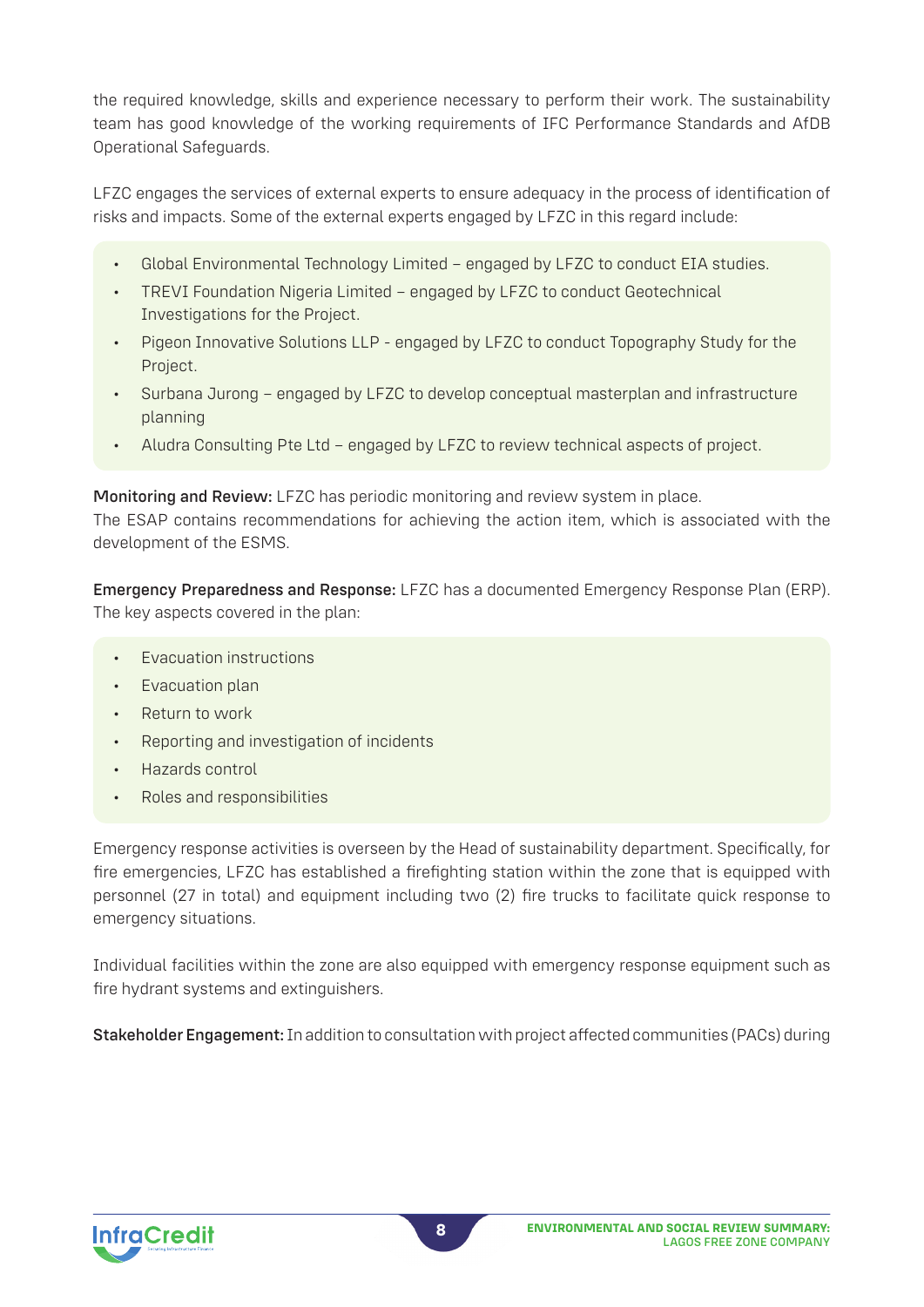the EIA studies, LFZC has also developed a stakeholder engagement plan (SEP). Implementation of the SEP will ensure that consultation with relevant Project stakeholders is sustained on an ongoing basis.

The key components of LFZC's SEP are:

- Stakeholder identification,
- Roles and responsibilities
- Stakeholder engagement program
- Grievance and conflict resolution mechanism
- Monitoring and reporting requirements

The supporting documents developed together with the SEP include a grievance redressal form, consultation records and stakeholder engagement log. LFZC will need to ensure adequate documentation of proceedings during consultation with relevant stakeholders, including PACs.

#### **PS 2: Labour and Working Conditions**

Human Resources Policies and Procedures: LFZC's employee handbook complies with the general principles of freedom of association, privacy and equal employment opportunities. LFZC offers a sound worker-management relationships and enhance the development benefits of the project by treating workers in the project fairly and providing safe and healthy working conditions.

Working Conditions and Term of Employment: LFZC has an employee handbook in place that describes employment categories, general conditions, benefits, and professional conduct. The manual is consistent with local regulations and the requirements of PS2 and AfDB OS 5, and includes non-discrimination and equal opportunity, minimum employee age requirement (18 years of age), compensation, working hours and overtime allowances, as well as an employee grievance mechanism. LFZC has a whistle blower policy in place for reporting of unethical issues. This policy also allows anonymous reporting.

In addition to salary, employees receive additional benefits that include paid annual leave and recognized public holidays; a pension scheme; various life and medical insurance benefits for employees along with paternity leave, maternity leave, casual leave, compassionate leave and sick leave.

Non-discrimination and Equal Opportunity: LFZC provides equal opportunities to all employees and eligible candidates for employment, training, promotion, or other opportunities related to employment in the Company. Discrimination, harassment, or intimidation of any form based on gender, race, colour,

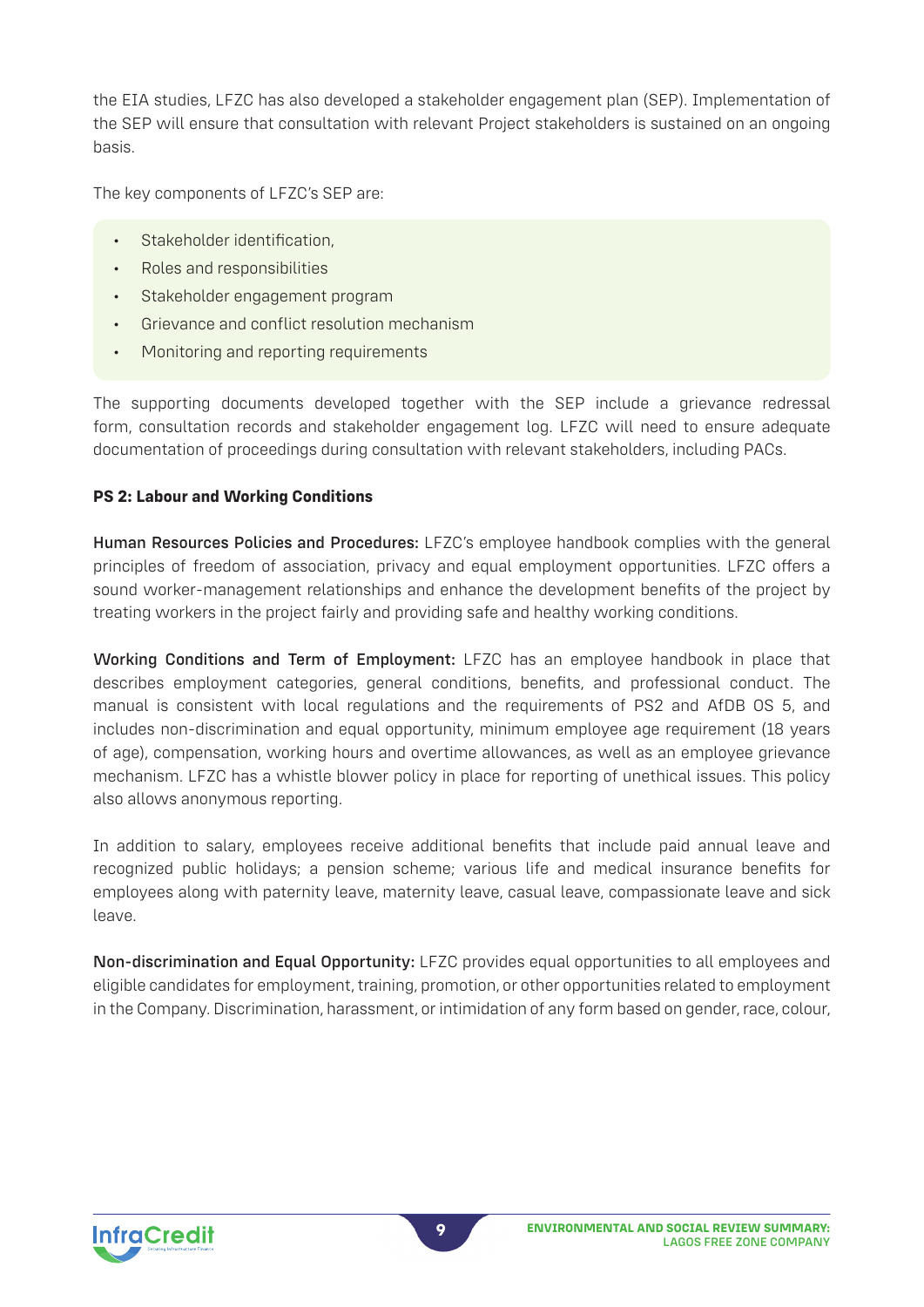creed, caste, religion, nationality, disability, marital status, pregnancy, sexual orientation, culture, socio-economic status, or any other characteristic protected under applicable laws of land and international conventions, or which violates the policies of the Company is completely prohibited.

In practice, this means that:

- When recruiting, developing, and promoting employees, decisions will be based solely on performance, merit, competence and potential
- LFZC pays fair rates, wages, and salaries, as well as recognize and reward meritorious service.
- LFZC use inclusive, diversity-sensitive language in all official documents and communications.

Retrenchment: Retrenchment refers to situations where LFZC no longer require the services of an employee within the company and no specific reason is assigned to it. It may also refer to

redundancies or layoffs that may be necessary if LFZC cease some of operations or re-assign job duties within teams.

Retrenchment is not expected for this project. However, in case of retrenchment, LFZC will develop a retrenchment plan following applicable laws regarding notice and payouts, and LFZC will offer severance pay to eligible employees.

Grievance Mechanism: LFZC strives to maintain a good relationship with all stakeholders. There is a grievance redress mechanism that details how grievances from any stakeholder will be addressed. All the grievances are formally recorded and LFZC is committed to addressing every grievance on a fair and equitable basis.

Protecting the Work Force: LFZC prohibits the hiring of workers below 18 years, and LFZC does not use forced labour in any form. These requirements also apply to all LFZC's contractors and subcontractors. LFZC ensures that contractors meet all regulatory requirements and applicable LFZC Environment, Health and Safety (EHS) Code of Conduct for Contracts.

Occupational Health and Safety (OHS): LFZC has an Occupational Health and Safety Policy, and the policy stipulates that LFZC will ensure compliance in line with the requirement of occupational health and safety per applicable national laws, codes, standards, and sound practices always. LFZC gives an utmost importance to occupational health and safety as one of the non-negotiable values for conducting business. LFZC has adopted life-saving safety rules which need to be always complied with.

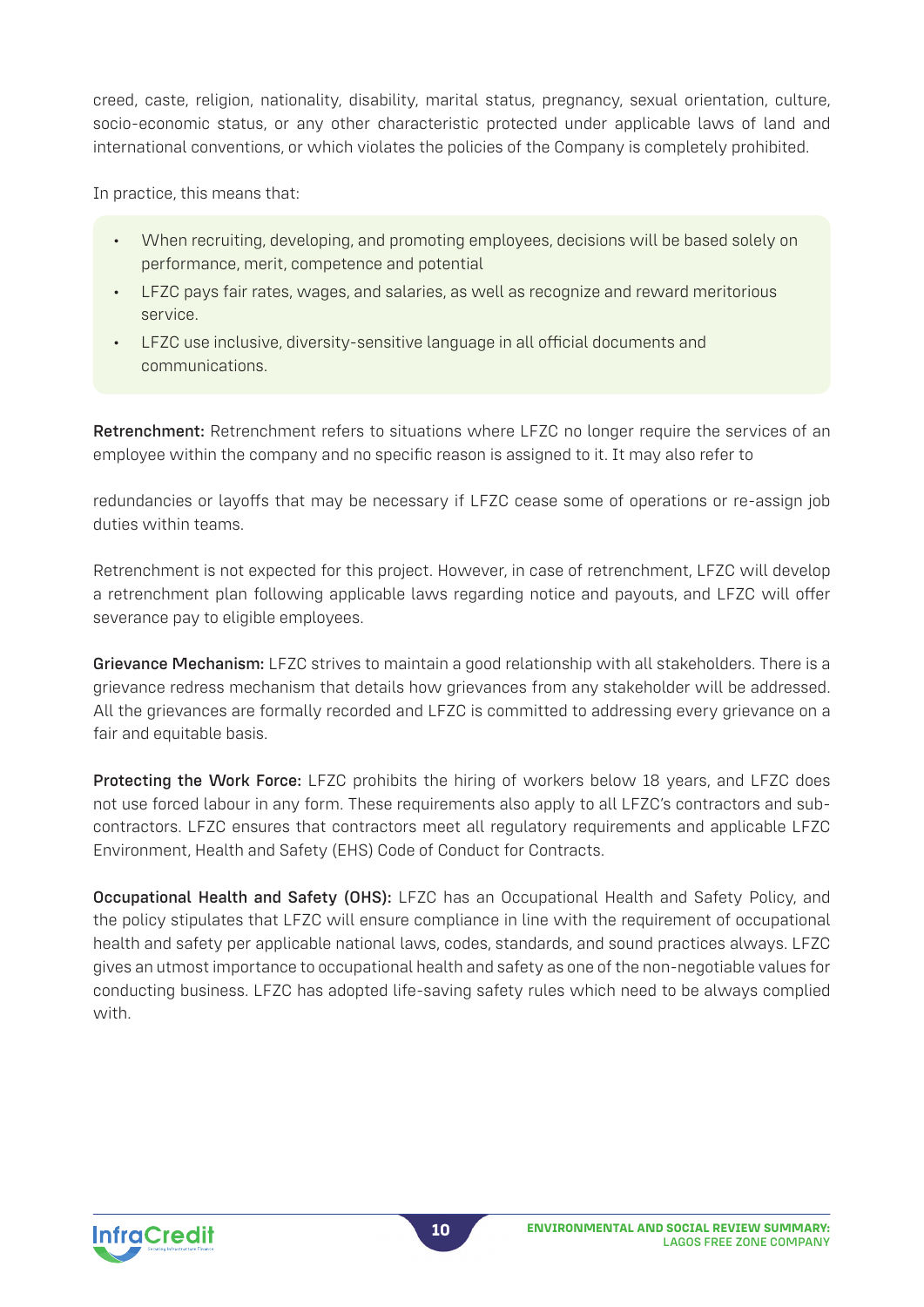



#### *Figure 1: Life Saving Safety Rules*

Occupational health and safety matters are included in the LFZC EHS Code of Conduct for Contracts. Activities are subject to hazard identification and risk assessment to ensure that OHS controls to manage risk are in place prior to starting the activity and necessary competency requirements for roles are specified.

Risks that cannot be avoided will be managed through proper administrative control, adequate enforcement of the use of personal protective equipment (PPE) and detailed job safety analysis (JSA). Contractors are required to follow all rules and regulations set out in the EHS Code of Conduct for Contracts, nominating a safety officer with responsibility for OHS matters, as well as providing training to all workers on OHS aspects relevant to their daily work and emergencies.

The EHS Code of Conduct for Contracts includes the emergency preparedness plan, permit-to- work, safe work instruction, incident management system, crane safety, working at heights and vehicle safety, enforcing the use of personal protective equipment, the observation of traffic safety protocols, training, and awareness for employees.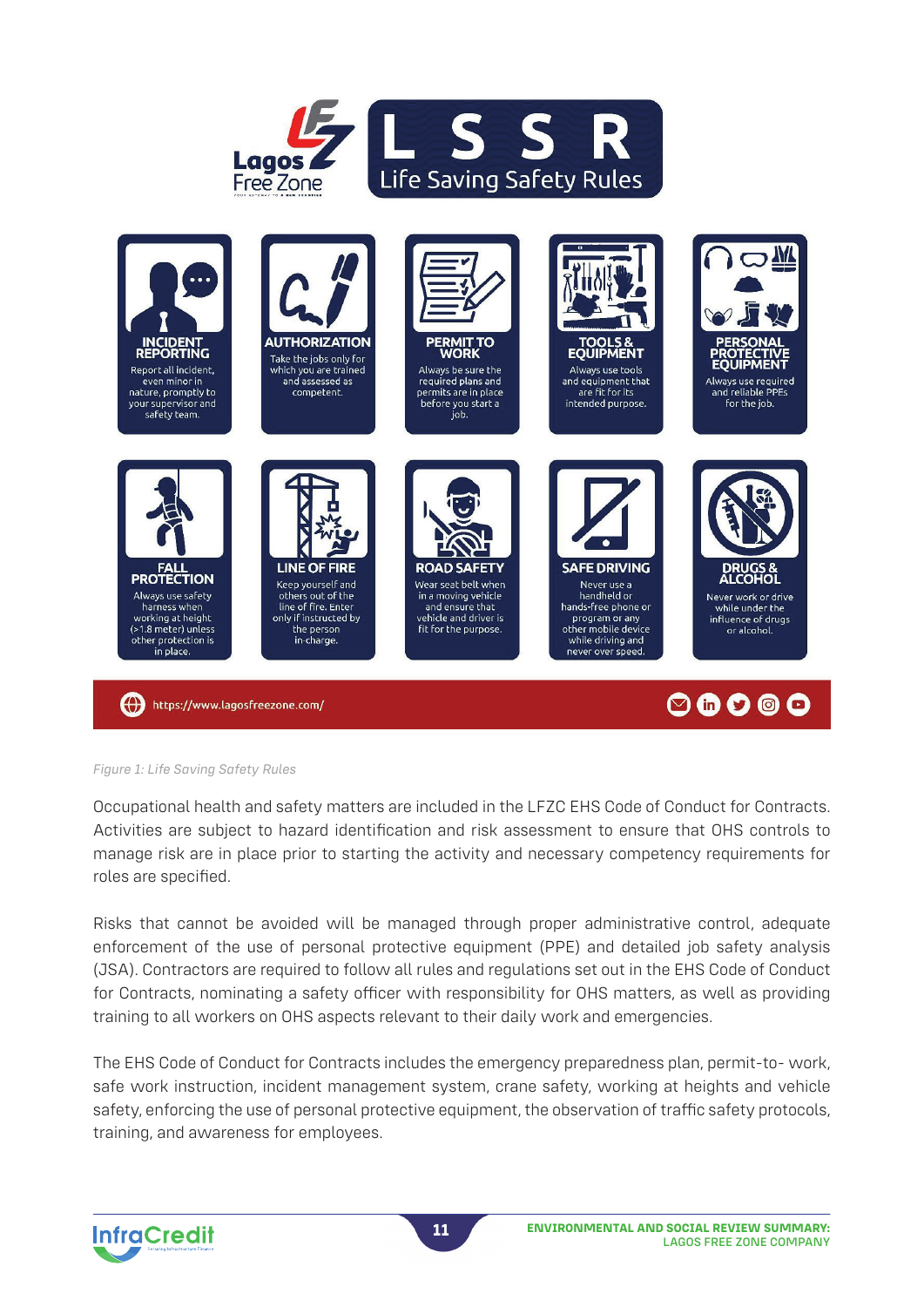#### **PS 3 – Resource Efficiency and Pollution Prevention**

LFZC recognizes that economic activity often generate pollution to air, water, and land, and consume finite resources that may threaten people, ecosystem services and the environment at the local, regional, and global levels. Risks and impacts are related to air emissions, noise, soil erosion and runoff, surface and ground water quality, waste, hazardous materials, and spills will be managed through project design and mitigation measures provided in the EIA and EMP, and implemented by contractors.

Air quality and noise levels: Air quality and noise baselines conditions have been measured within LFZC. Air quality parameters are below national limits. Operation of heavy vehicles and transportation will cause noise emissions, mainly during construction and to a lower extent in operations phase from maintenance activities. Construction machinery will also cause air emissions from fugitive dust generated from construction works, and gaseous emissions. The Project plans to conduct a Climate Risk Assessment to assess risks from the project.

Water and soil quality: The physico-chemical properties of soil within LFZC are generally good and indicate very low amounts of pollution (heavy metals and hydrocarbons), well within applicable national and WBG EHS guidelines. Surface quality water has very low or undetectable concentrations of heavy metals and other parameters are within WBG EHS guidelines, indicating an unpolluted aquatic ecosystem.

Expected impacts on soil and terrain are mainly related to erosion and compaction and will arise from site preparation, transportation, and operation of vehicles and machinery. Soil and water contamination may arise from fuel or lubricant leaks, improper disposal of waste, and accidents. The risks will be mitigated via maintenance of vehicles, and waste management routines as described in waste management plans, which are in place for both construction and operations phase. LFZC will ensure compliance with the requirements of IFC Performance Standards, and AfDB Operational Safeguards and WBG EHS Guidelines.

Hazardous Materials: Potential impacts related to hazardous materials include oily rags, leaks of fuels, oil, hydraulic fluids and other chemicals. The risk is managed through appropriate storage containers, during maintenance of vehicles and storage and use of hazardous materials.

#### **PS 4 – Community Health, Safety and Security**

Community Health and Safety: Risks to community health and safety include traffic accidents, construction, and accidents, communicable diseases and other health and safety issues related to immigrant workers during construction phase.

The normal operations at LFZC have limited impacts to the communities nearby based on the E&S impact assessments.

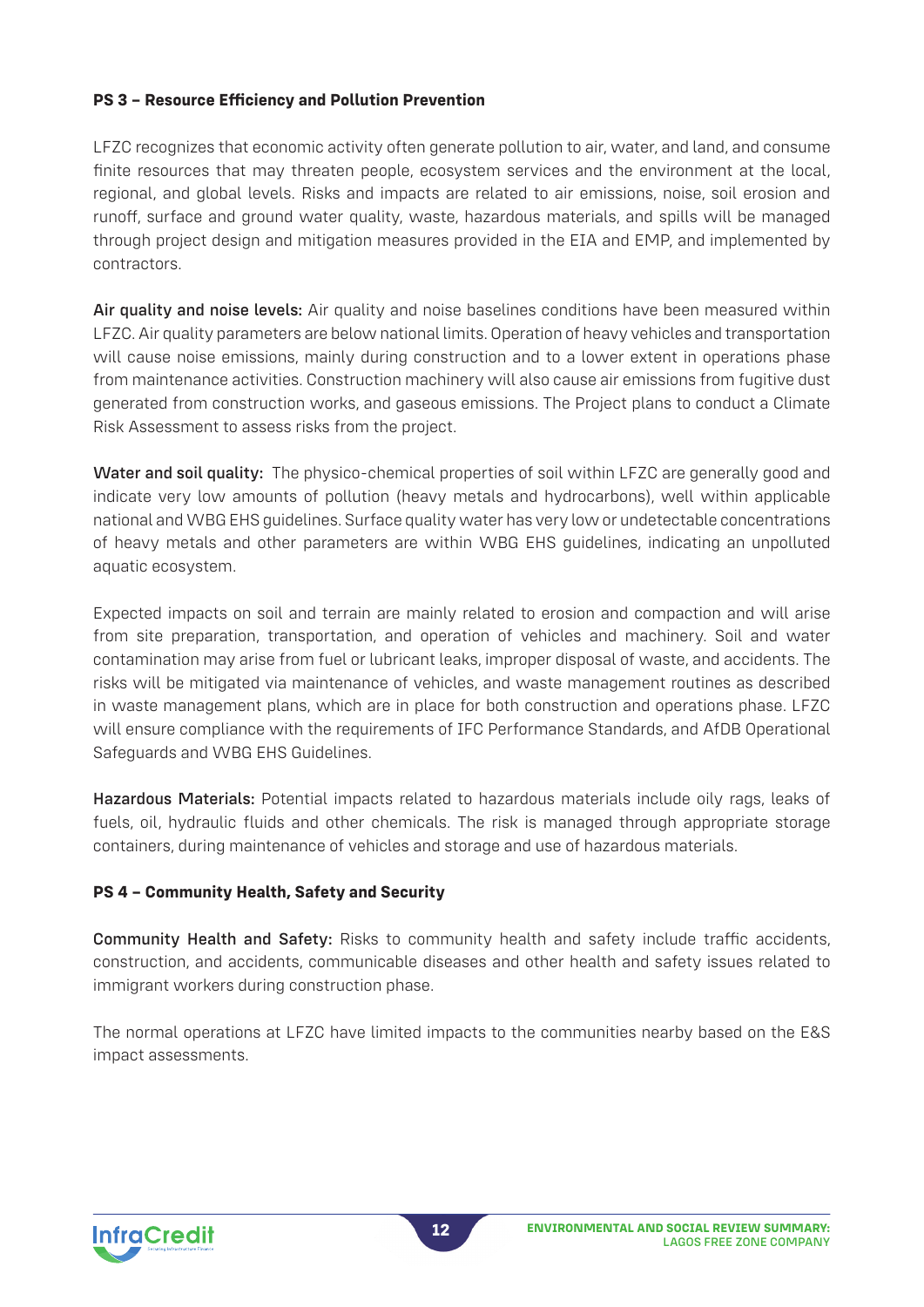Security Personnel: LFZC is in the process of developing a security master plan. However, LFZC engages an external company for site security that conduct routine ID checks at the gates and security monitoring. LFZC also uses armed government security forces (GSF). All security personnel are required to undergo five-man days security training per calendar year and on Voluntary Principles on Security and Human Rights (VPSHR). All security personnel provided by the external company go through a robust background check process before they are engaged.

Community Engagement: LFZC recognizes the importance of open and transparent engagement between LFZC and community as an essential element of good international practice. Effective community engagement can improve the environmental and social sustainability of projects, enhance project acceptance, and make a significant contribution to successful project design and implementation. LFZC conducts formal community engagement meeting twice in a year apart from routine interactions with community leaders, youths and other groups.

#### **PS5: Land Acquisition and Involuntary Resettlement**

LFZC is being developed on about 830 hectares. The only community which requires resettlement is Alasia community. Lagos State Government has already identified relocation land of approximately 15 hectares around 500m away from LFZ eastern boundary.

LFZC is in the process of preparing a resettlement management plan for resettlement of Alasia community. The RAP will cover resettlement process complying with applicable Nigerian laws and regulations, as well as Performance Standard 5 and Operational Safeguard 2; compensating PAPs at full replacement cost; treating occupancy rights as ownership, compensating "encroachers" for affected assets, paying compensation in full prior to occupation of land/asset, extending grievance procedures accessible to all PAPs; establishing systems for monitoring and evaluation.

#### **PS6: Biodiversity Conservation and Sustainable Management of Living Natural Resource**

A survey of flora was carried out as part of the EIA, identifying 94 species of vegetation comprising trees, shrubs, herbs, and palm. None of the identified species are classified as endangered within the zone footprint. The vegetation in this area is a secondary type because of extensive bush clearing and landfills due to construction works. A large portion of the area is predominantly covered by grasses, and herbaceous species interspersed with some shrubs and trees.

The plant species found in nearby area around LFZ are colonizing and invasive species, as well as some economic plants because of the human community. The area has been impacted by

human activities through human settlements and farming, therefore, economic plants, such as ornamental plants, medicinal plants, and food crops are found in the area.

The fauna found in the nearby area around LFZ are invertebrates, reptiles, birds and mammals. Generally, the invertebrate groups consist of several arthropod groups including butterflies, moths, dragon flies, water boatman, beetles, praying mantis, grasshoppers, spiders, ants, termites and molluscs.

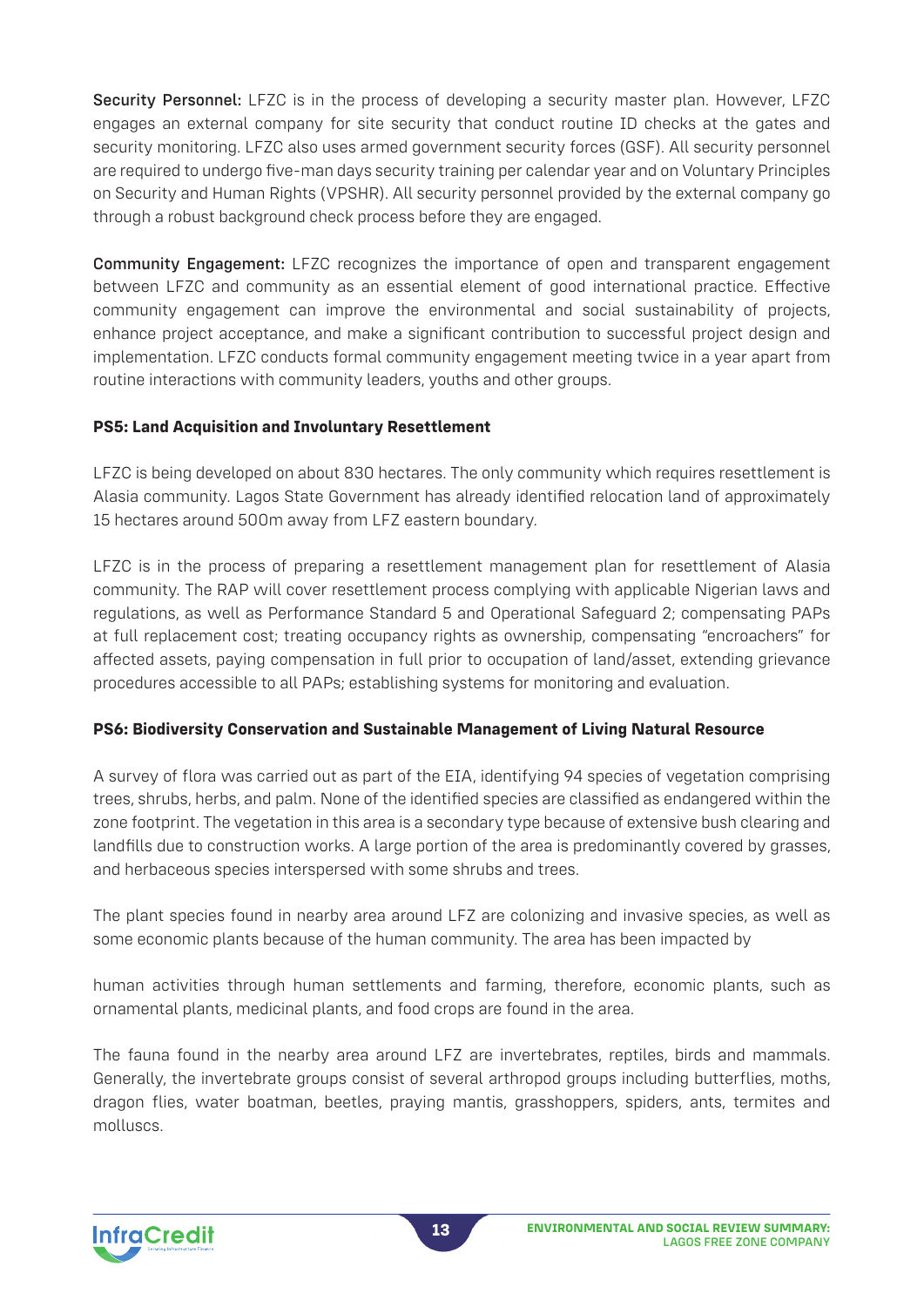The reptiles found in nearby area around LFZ are lizards, monitor lizards, pythons, and venomous snakes. The mammals are rats, grass cutters, goat, sheep and cattle. The animals observed also includes a variety of birds seen hovering over coastal areas and nearby forested areas.

The project area does not include Critical Habitat as defined by PS6. A biodiversity Management Plan is part of the overall management plan as presented in the EIA.

## F. Community Engagement

LFZC has engaged with local communities through several initiatives including constant communication with community leaders and other local based groups in host communities, the implementation of a grievance mechanism, corporate social responsibility (CSR) programs to support local development, and a local employment program.

For specific CSR activities, LFZ supports the Tolaram Science Challenge, a competition for secondary school students in the Ibeju-Lekki area, which encourages a healthy competition among students. In addition, in terms of infrastructure, LFZ constructed a community hall in Magbon Segun, rehabilitated Iberekodo Primary Health Centre, and contributed food and medical supplies to communities during the covid-19 lockdown. It is important to note that asides these supports, LFZC has educated the communities on covid-19 response.

## G. Local Access of Project Documentation

LFZC will disclose this document at its website (www.lagosfreezone.com) For inquiries or concerns about the environmental and social impacts of this project please fill the form available at https:// www.lagosfreezone.com/contact-us/ or write a letter to below mentioned contact.

Contact Person: General Manager, Sustainability Address: Lagos Free Zone, Itoke Village, Ibeju-Lekki Phone Number: +234 1 4620912, +234 1 4620913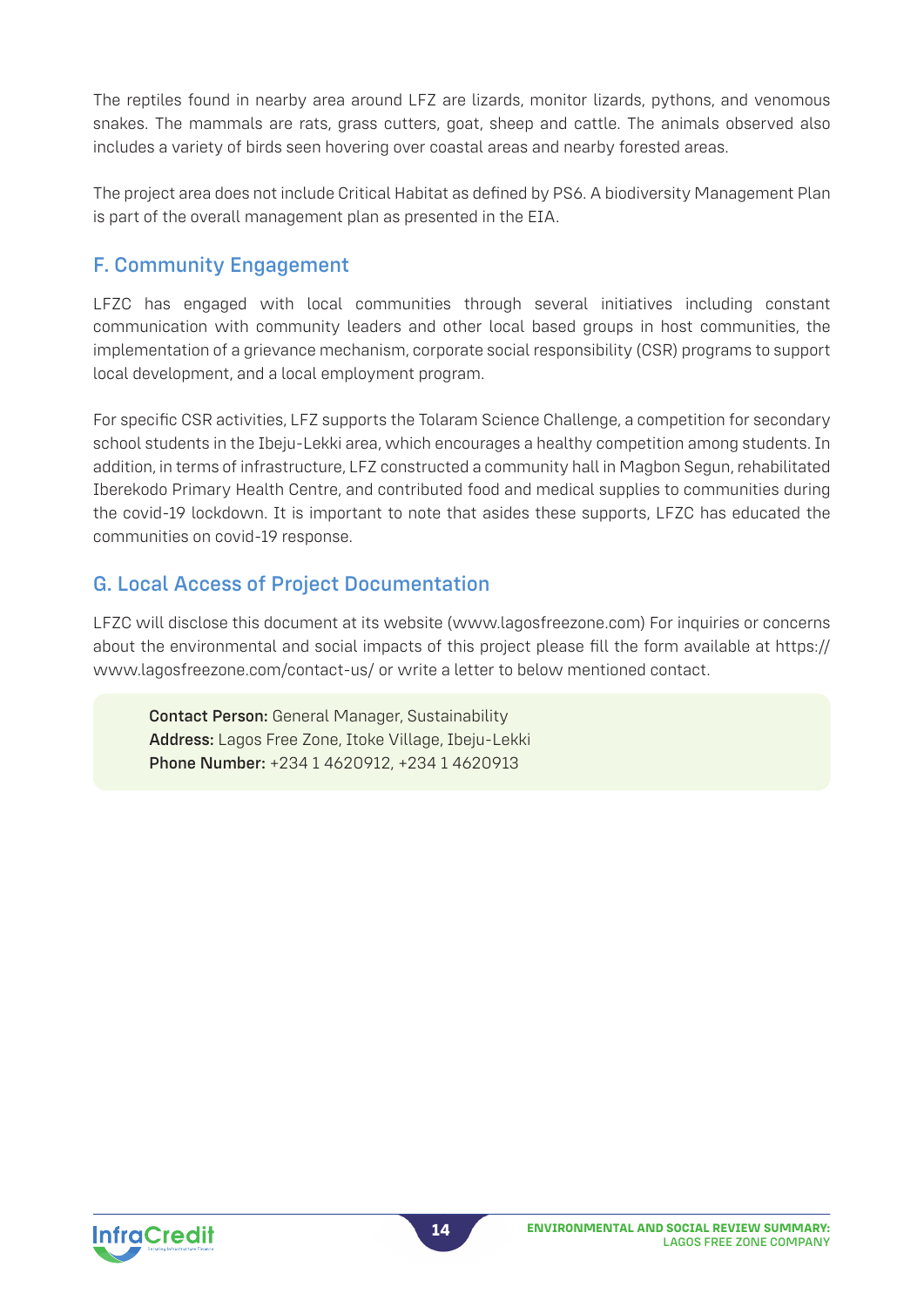## H. Environmental and Social Action Plan (ESAP)

| S/N            | <b>ESAP Item</b>                                                                                                                                                                                                                                  |
|----------------|---------------------------------------------------------------------------------------------------------------------------------------------------------------------------------------------------------------------------------------------------|
| $\mathbf{1}$   | Ensure adequate documentation of proceedings during consultation with relevant stakeholders,<br>including project affected communities (PACs).                                                                                                    |
| 2              | Conduct a Project-specific climate risks study. The study should include opportunities for<br>adaptation and contingency plan to protect the Project, as well as the public and environment from impacts of<br>the identified risks.              |
| 3              | Update the existing grievance mechanism to include timeline for resolving community grievances<br>and provide proof that the grievance mechanism has been communicated to the PACs."                                                              |
| $\overline{4}$ | Develop and document a retrenchment policy as part of<br>existing human resource policies and procedures                                                                                                                                          |
| 5              | Update the existing grievance mechanism to include channels for anonymous reporting of<br>grievances by employees.                                                                                                                                |
| 6              | Develop and document a policy on child labour as part of existing human resource policies and<br>procedures.                                                                                                                                      |
| $\overline{7}$ | Develop and document a policy on forced labour as part of existing human resource policies and<br>procedures.                                                                                                                                     |
| 8              | Develop and implement as applicable, a complementary resettlement action plan/livelihood restoration<br>plan(for the already resettled project affected persons (PAPs) and PACs) that meets the requirements of the<br>IFC Performance Standards. |
| 9              | Develop procedure for monitoring and evaluating the implementation of Project-related<br>Resettlement Action Plan / Livelihood Restoration Plan (RAP/LRP).                                                                                        |
| 10             | Develop a Biodiversity Action Plan (BAP) for the Project. As part of the BAP development, conduct a specialist<br>assessment on turtle nesting along the project shoreline and implement the report findings.                                     |
| 11             | As part of the BAP development, identify measures to minimize risk and impact of invasive alien<br>species and to include specification for preventing the introduction of invasive alien species including<br>monitoring.                        |